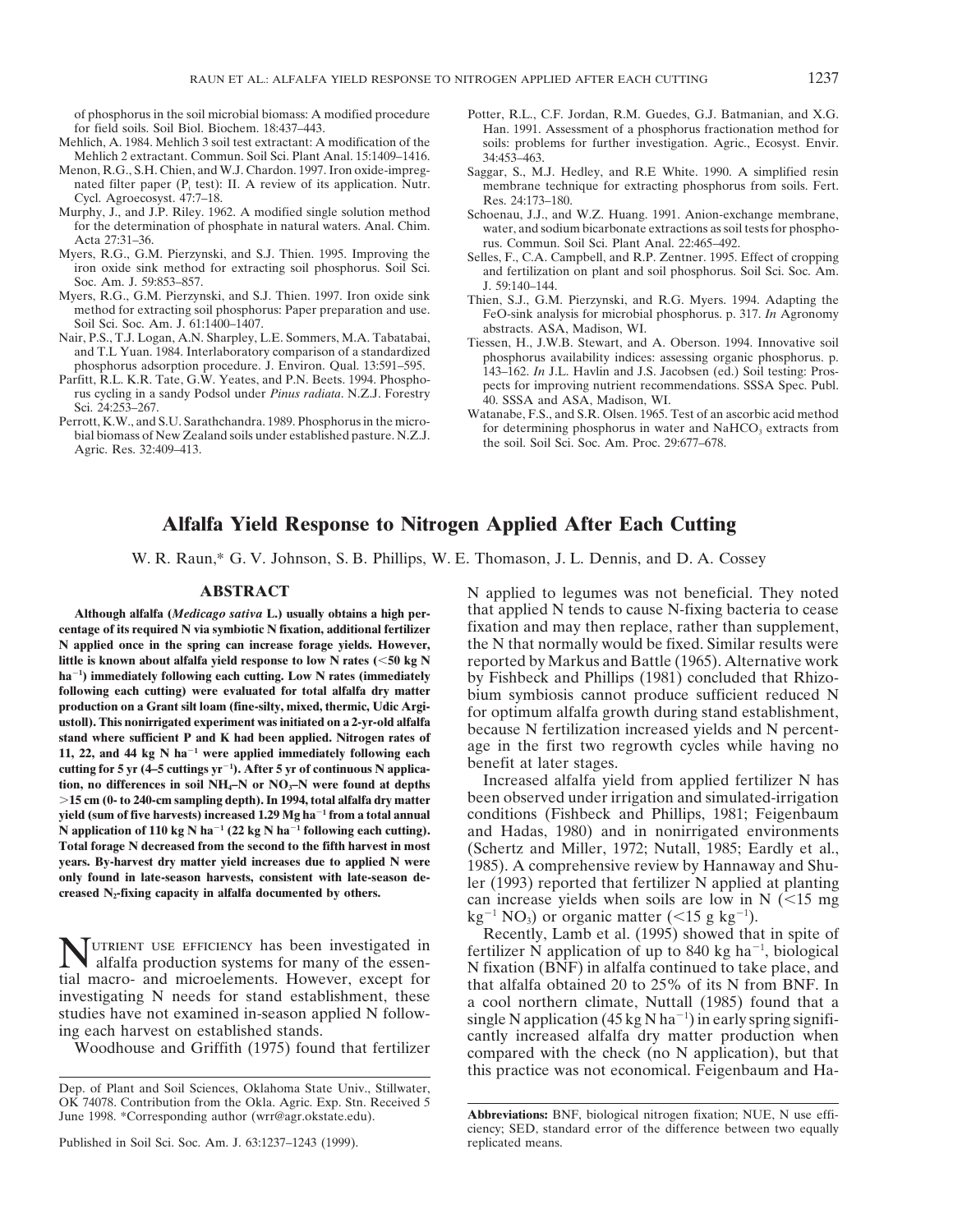|                                  | 1992<br>Composite |      | 1996                                                 |      |      |           |            |  |  |  |  |  |
|----------------------------------|-------------------|------|------------------------------------------------------|------|------|-----------|------------|--|--|--|--|--|
|                                  |                   | 0    |                                                      | 22   | 44   | $22+Line$ | <b>SED</b> |  |  |  |  |  |
|                                  |                   |      | N applied, kg cutting <sup>-1</sup> ha <sup>-1</sup> |      |      |           |            |  |  |  |  |  |
| pH†                              | 7.2               | 6.73 | 6.75                                                 | 6.52 | 6.38 | 6.60      | 0.14       |  |  |  |  |  |
| Total N, $g kg^{-1}$ :           | 0.96              | 0.67 | 0.69                                                 | 0.63 | 0.79 | 0.78      | 0.09       |  |  |  |  |  |
| Organic C, $g \text{ kg}^{-1}$ : | 9.51              | 8.53 | 8.25                                                 | 7.70 | 9.29 | 8.94      | 0.72       |  |  |  |  |  |
| $NH_4-N$ , mg $kg^{-1}\$         | 15                |      | 10                                                   |      | 22   |           | 4.9        |  |  |  |  |  |
| $NO3-N$ , mg kg <sup>-1</sup> §  | 16                | 16   | 19                                                   |      | 19   | 18        | 5.3        |  |  |  |  |  |
| $P$ , mg kg <sup>-1</sup> ¶      | 49                | 18   | 21                                                   | 15   | 27   | 16        | 4.2        |  |  |  |  |  |
| K, mg $kg^{-1}$                  | 236               | 165  | 151                                                  | 141  | 192  | 156       | 20         |  |  |  |  |  |

**Table 1. Surface (0–15 cm) soil test characteristics of a fine-silty, mixed, thermic, Udic Argiustoll prior to treatment establishment (1992), and after 5 yr of N applied to alfalfa in Lahoma, OK.**

**† 1:1 soil/water.**

**‡ Dry combustion. § 2** *M* **KCl extraction.**

**¶ Mehlich III.**

**SED is standard error of the difference between two equally replicated treatment means.**

creased alfalfa yields. This same work also found that dairy manure at a rate of 112 kg N ha<sup>-1</sup> yr<sup>-1</sup> had no fertilizer N recovery was greatest in the first two cut- effect on dry matter yields, N accumulation in herbage, tings, in an arid environment using supplemental irriga-<br>tion. Kunelius (1974) found that N applied at seeding to 100 cm in Massachusetts (Daliparthy et al., 1994). increased first but not second cutting yields, and in-<br>
However, increased soil water  $N\overline{O}_3$ –N concentrations<br>
creased weed growth in trials conducted near Char-<br>
were observed when a rate of 336 kg N ha<sup>-1</sup> yr<sup>-1</sup> wa lottetown, Prince Edward Island, Canada.  $\qquad \qquad \text{applied compared with the check (no N application),}$ 

be applied to alfalfa immediately after the first cutting quality. in June (Massachusetts) at rates ranging between 112 One-time N applications up to 224 kg N ha<sup>-1</sup> did not and 336 kg N ha<sup>-1</sup> without any adverse effects on herb-<br>age yield or weed incidence and with no economic risk was considered to have a value in a rotation for reducing age yield or weed incidence and with no economic risk was considered to have a value in a rotation for reducing to productivity. Goss and Stewart (1979) found that soil profile  $NO<sub>z</sub>-N$ , which can accumulate in continu to productivity. Goss and Stewart (1979) found that soil profile  $NO<sub>3</sub>–N$ , which can accumulate in continuous feedlot manure had a higher P utilization efficiency than corn (Zea mays L.) (Schertz and Miller, 1972). Ca superphosphate; however, they did not consider the  $N$  et al. (1994) noted that deep-rooted forage crops such contributions from manure on alfalfa yield and did not as alfalfa can remove  $NO_3$ –N and water to a depth of

| Year  | <b>Harvest</b> date | <b>Rainfall</b>        | Average yield         | <b>LULLUWC</b><br>creases |
|-------|---------------------|------------------------|-----------------------|---------------------------|
|       |                     | mm†                    | $Mg$ ha <sup>-1</sup> | systems                   |
| 1992  | June 18             |                        | 1.27                  | $non-N2$                  |
| 1992  | July 22             | 203                    | 2.54                  | biorem                    |
| 1992  | <b>August 17</b>    | 96                     | 1.95                  |                           |
| 1992  | September 28        | 60                     | 1.62                  | The :                     |
| 1993  | <b>May 14</b>       |                        | 3.38                  | conditi                   |
| 1993  | June 17             | 70                     | 1.31                  | growth                    |
| 1993  | July 20             | 260                    | 0.99                  |                           |
| 1993  | <b>August 25</b>    | 25                     | 1.56                  | excess                    |
| 1993* | October 5           | 58                     | 1.69                  | loti. Th                  |
| 1994  | <b>May 17</b>       |                        | 5.04                  | ate the                   |
| 1994  | June 13             | 122                    | 2.02                  | $N$ ha <sup>-1</sup>      |
| 1994  | July 13             | 5                      | 1.38                  |                           |
| 1994* | <b>August 12</b>    | 70                     | 2.87                  | produc                    |
| 1994  | September 16        | $121$ -hail $\ddagger$ | 1.63                  | ize soil                  |
| 1995  | <b>May 11</b>       |                        | 2.33                  | term N                    |
| 1995  | June 19             | 262                    | 3.62                  | system.                   |
| 1995  | July 26             | 138                    | 2.34                  |                           |
| 1995  | <b>August 29</b>    | 221                    | 2.42                  |                           |
| 1995* | October 6           | 82                     | 1.04                  |                           |
| 1996  | <b>May 16</b>       |                        | 1.71                  |                           |
| 1996  | June 13             | 62                     | 1.95                  | A fie                     |
| 1996  | July 16             | 115                    | 1.75                  | evaluate                  |
| 1996  | <b>August 28</b>    | 234                    | 2.48                  |                           |
| 1996  | November 13         | 245                    | 1.11                  | lowing                    |

das (1980) showed that 100 kg N ha<sup>-1</sup> as ammonium report total protein content in the alfalfa forage. Appli-<br>sulfate applied after the first cutting in the spring in-<br>cation of N fertilizer to alfalfa as ammonium nitrate cation of N fertilizer to alfalfa as ammonium nitrate or to 100 cm in Massachusetts (Daliparthy et al., 1994). were observed when a rate of 336 kg N ha<sup>-1</sup> yr<sup>-1</sup> was Daliparthy et al. (1995) found that dairy manure can thus having the potential to adversely effect water

corn (*Zea mays* L.) (Schertz and Miller, 1972). Campbell 2.4 m. They also reported that considerable  $NO<sub>3</sub>–N$ Table 2. Harvest, soil sampling dates, and rainfall received from leaching can occur, especially if legume plowdown is followed by a fallow period, when N mineralization increases with increased soil moisture storage in fallow systems. Blumenthal and Russelle (1996) showed that non-N<sub>2</sub>-fixing alfalfa cultivars would be more useful for bioremediation of NO<sub>3</sub>-contaminated sites.

> The rationale for this work is that favorable growing conditions immediately following harvest may create a growth potential and N requirement by the plants in excess of the N-supplying capacity of *Rhizobium meliloti*. The objectives of this experiment were (i) to evaluate the effect of applying low rates of N (11–44 kg) N ha<sup>-1</sup>) following each cutting on alfalfa dry matter production and forage N removed, and (ii) to characterize soil profile inorganic N accumulation following long-**1995 Iume N** applications in a perennial legume production system.

## **MATERIALS AND METHODS**

A field experiment was initiated on a Grant silt loam to<br>evaluate applications of low N rates applied immediately fol-<br>lowing each cutting on total alfalfa dry matter production.<br>The experimental area (North Central Resear \* By-harvest increase in alfalfa dry matter yield as a result of applying N<br>
ignificant at the 0.05 probability level.<br>  $\frac{1}{100}$  Exchends North Mathematics Content P and K had been applied. Initial soil<br>  $\frac{1}{100}$  Fi **test analyses from a composite surface (0–15 cm) sample col-**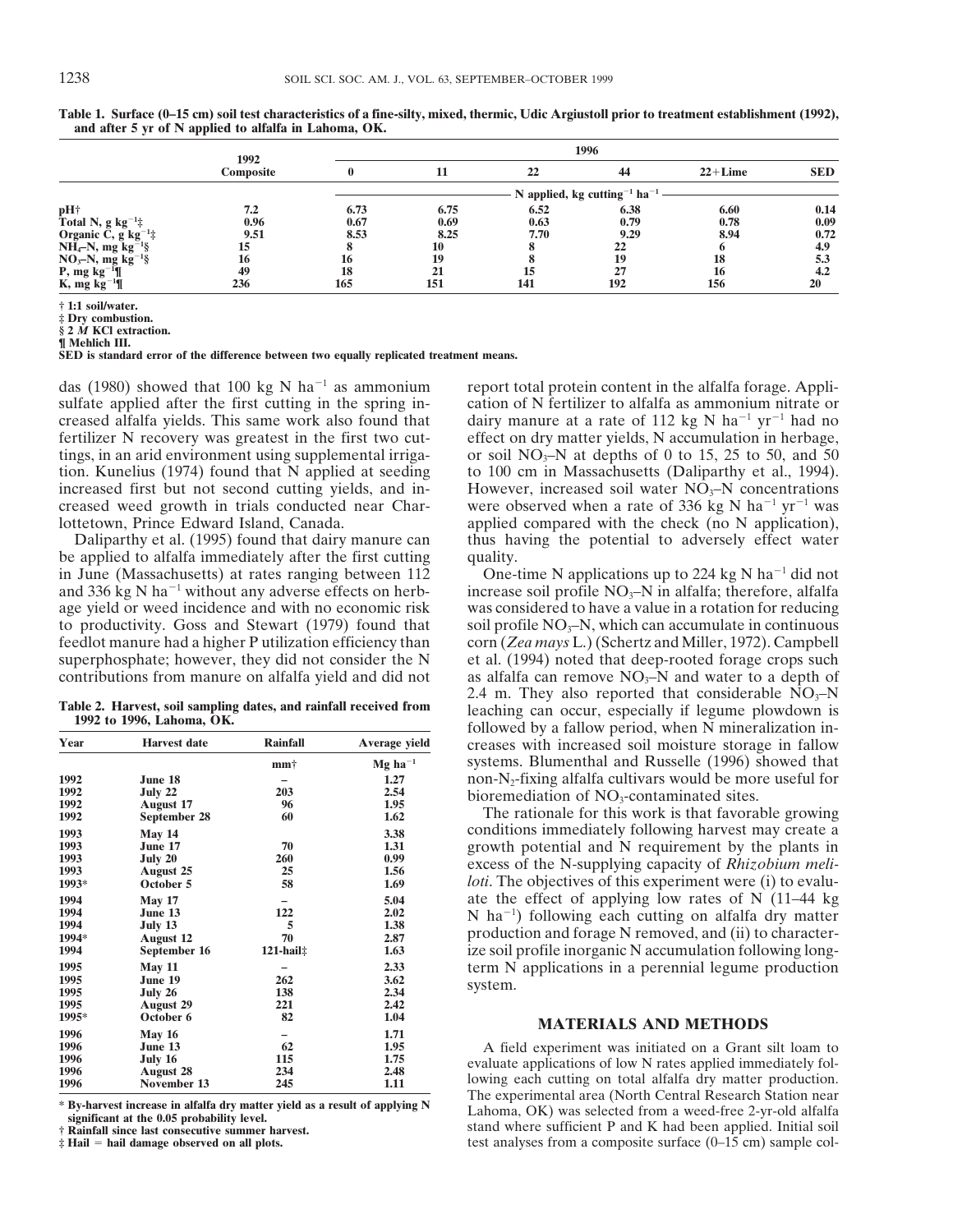

**Fig. 1. By-harvest alfalfa dry matter yield differences for treatments receiving (A) 11 or (B) 22 kg N ha<sup>-1</sup> following each harvest compared with the check (no N application), for 24 harvests from 1992 to 1996 in Lahoma, OK. SED is standard error of the difference between two equally replicated means.**

lected from the entire experimental area (16 May 1992) prior reported in Tables 1, 3, and 4, and Fig. 1, 2, and 3. Significant to treatment establishment is reported in Table 1. Rates of treatment differences can be approximated by multiplying 11, 22, and 44 kg N ha<sup>-1</sup> were applied following each cutting SED by 2.0 (value of *t* from *t*-table, significance level  $\alpha$ , and from 1992 to 1996 (total of 24 cuttings), excluding the final degrees of freedom in residual error). harvest of 1992 on September 28 when no fertilizer was applied Following the final harvest in 1996, two soil cores 4.5 cm forage collection. Harvest area from each plot was  $5.8 \text{ m}^2$ ,

of variance was performed on the sum of dry matter production and total N removed for each year. By-harvest analysis **RESULTS**<br>of variance within years (harvest, split-in-time) was used for of variance with years (harvest data reported in Fig. 1 and 2. Significance Rainfall from 1992 to 1996 was generally higher than specific by-harvest data reported in Fig. 1 and 2. Significance of specific treatment compari of specific treatment comparisons was determined using non-<br>orthogonal contrasts. The standard error of the difference continuous winter wheat (*Triticum aestivum* L.) is the orthogonal contrasts. The standard error of the difference continuous winter wheat (*Triticum aestivum* L.) is the (SED) between two equally replicated treatment means is common crop. Average annual rainfall at this site i (SED) between two equally replicated treatment means is

following harvest. Nitrogen was applied as ammonium nitrate in diameter were taken to a depth of 240 cm from each plot  $(34-0-0)$ , N-P-K). Check (no N application) and 22 kg N ha<sup>-1</sup> and divided into increments of 0 to 15 (34-0-0, N-P-K). Check (no N application) and 22 kg N ha<sup>-1</sup> and divided into increments of 0 to 15, 15 to 30, 30 to 45, 45 plus 4480 kg dolomitic limestone ha<sup>-1</sup> treatments (lime only to 60, 60 to 90, 90 to 120, 120 to plus 4480 kg dolomitic limestone ha<sup>-1</sup> treatments (lime only to 60, 60 to 90, 90 to 120, 120 to 150, 150 to 180, 180 to applied once at the start of the experiment) were included 210, and 210 to 240 cm. Samples were air  $210$ , and  $210$  to  $240$  cm. Samples were air dried at ambient within a randomized complete block design with four replica-<br>temperature and ground to pass a 0.075-mm sieve (200 mesh). tions. Plots were 4.9 m wide by 15 m long. For each harvest Samples were extracted using 2 *M* KCl (Bremner, 1965) and date, alfalfa was cut 5 cm above the ground using a John Deere analyzed for NH<sub>4</sub>–N and NO<sub>3</sub>–N using a date, alfalfa was cut 5 cm above the ground using a John Deere analyzed for  $NH_4$ –N and  $NO_3$ –N using an automated flow GT262 garden tractor with a 96-cm deck that was modified for injection analysis system (Lachat Instru injection analysis system (Lachat Instruments, 1989, 1990). forage collection. Harvest area from each plot was 5.8  $m^2$ , Accumulation of NH<sub>4</sub>–N and NO<sub>3</sub>–N was determined on the from which total biomass was weighed and subsampled for mean of the two cores after concentration was from which total biomass was weighed and subsampled for mean of the two cores after concentration was converted to moisture and total N analysis. Harvest and fertilization dates kilograms per hectare based on measured bulk moisture and total N analysis. Harvest and fertilization dates kilograms per hectare based on measured bulk density to a for the years the study was conducted are reported in Table depth of 240 cm. Total soil N and organic for the years the study was conducted are reported in Table depth of 240 cm. Total soil N and organic C were determined<br>2. Alfalfa yields were determined on a dry weight basis. For using a Carlo-Erba NA 1500 dry combustion 2. Alfalfa yields were determined on a dry weight basis. For using a Carlo-Erba NA 1500 dry combustion analyzer (Schep-<br>each harvest, alfalfa forage samples were ground to pass a est al., 1989). Apparent N use efficiency ( each harvest, alfalfa forage samples were ground to pass a<br>
0.125-mm sieve (120 mesh) and analyzed for total N using a<br>
Carlo-Erba (Milan, Italy) NA-1500 dry combustion analyzer<br>
(Schepers et al., 1989). Total N removal wa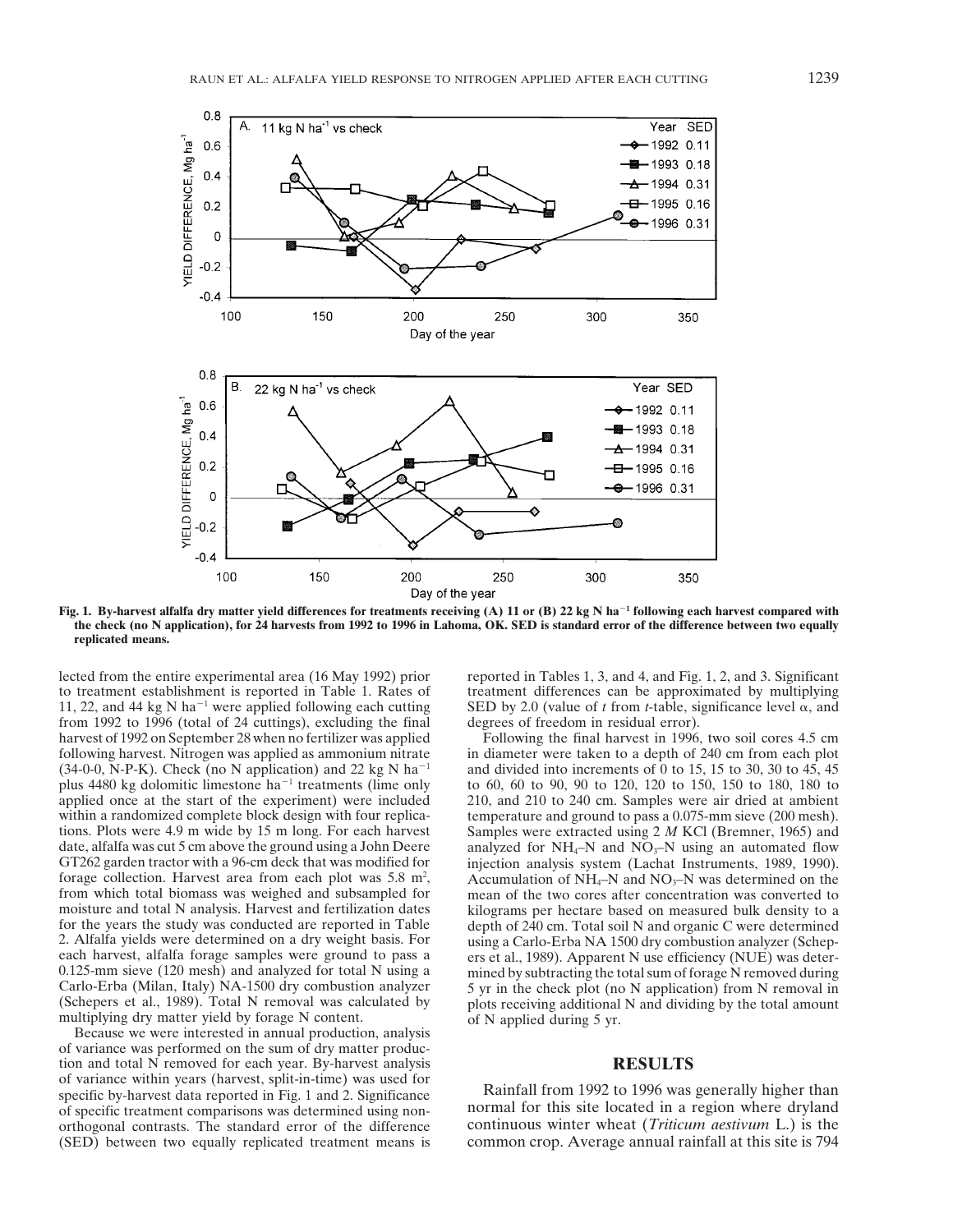

Fig. 2. By-harvest alfalfa forage N in (A) the check plot (no N application) and (B) the 22 kg N ha<sup>-1</sup> treatment, for 24 harvests from 1992 to **1996 in Lahoma, OK. SED is standard error of the difference between two equally replicated means.**

During the course of this experiment, rainfall departure- was detected in the single-degree-of-freedom nonorfrom-normal values for May through October were  $+2$ , thogonal contrast in 1994. Across the five harvests in  $+66$ ,  $-63$ ,  $+191$ , and  $+147$  mm for 1992, 1993, 1994, 1994, a yield increase of 1.29 Mg ha<sup>-1</sup> was observed

and N removed by yr (4 to 5 harvests yr<sup>-1</sup>) is reported in kg N ha<sup>-1</sup> cutting<sup>-1</sup> rate tended to result in somewhat Table 3. The main effect of treatment was not significant lower yields and N removed when compared with and N removed by yr (4 to 5 harvests  $yr^{-1}$ ) is reported in from 1992 to 1995. This is evident in the small differences

mm, and the majority of the total (527 mm) is received in total by-yr yield and N removed means (Table 3).<br>
during the growing season months of May to October. However, a significant quadratic response to applied N However, a significant quadratic response to applied N 1995, and 1996, respectively.<br>
Analysis of variance for total alfalfa dry matter yield where no N was applied (Table 3). In general, the 44 where no  $\overline{N}$  was applied (Table 3). In general, the 44 lower yields and N removed when compared with the 11 and 22 kg N  $\text{ha}^{-1}$  cutting<sup>-1</sup> rates (Table 3).

|                                  |    | . .       |           |           |           |           |                     |              |           |            |            |
|----------------------------------|----|-----------|-----------|-----------|-----------|-----------|---------------------|--------------|-----------|------------|------------|
|                                  |    | 1992      |           | 1993      |           | 1994      |                     | 1995         |           | 1996       |            |
| Treatment                        | df | Yield     | N Removed | Yield     | N Removed | Yield     | N Removed           | <b>Yield</b> | N Removed | Yield      | N Removed  |
|                                  |    |           |           |           |           |           | – Mg ha $^{-1}$     |              |           |            |            |
| Check (no N)                     |    | 7.45      | 0.352     | 8.62      | 0.316     | 12.54     | 0.423               | 11.04        | 0.388     | 9.50       | 0.319      |
| 11 kg N ha <sup>-1</sup>         |    | 7.32      | 0.328     | 9.16      | 0.342     | 12.88     | 0.455               | 12.56        | 0.443     | 9.76       | 0.321      |
| 22 kg N ha $^{-1}$               |    | 7.35      | 0.335     | 9.35      | 0.351     | 13.83     | 0.488               | 11.42        | 0.405     | 9.22       | 0.313      |
| 44 kg N ha $^{-1}$               |    | 7.42      | 0.332     | 8.93      | 0.329     | 12.53     | 0.455               | 11.39        | 0.404     | 8.44       | 0.296      |
| 22 kg N ha <sup>-1</sup> + Lime‡ |    | 7.15      | 0.330     | 8.63      | 0.322     | 13.06     | 0.468               | 12.34        | 0.443     | 8.05       | 0.281      |
| SED§                             |    | 0.26      | 0.011     | 0.42      | 0.018     | 0.84      | 0.036               | 0.97         | 0.044     | 0.51       | 0.019      |
| <b>Source of variation</b>       |    |           |           |           |           |           | <b>Mean squares</b> |              |           |            |            |
| Rep                              | 3  | 0.447     | 0.00112   | 0.165     | 0.00018   | 3.718     | 0.00709             | 3.017        | 0.00517   | $16.641**$ | $0.01988*$ |
| <b>Treatment</b>                 | 4  | 0.190     | 0.00039   | 0.385     | 0.00082   | 1.766     | 0.00226             | 1.739        | 0.00252   | $2.081*$   | 0.00111    |
| Error                            | 12 | 0.144     | 0.00025   | 0.360     | 0.00067   | 1.442     | 0.00267             | 1.913        | 0.00381   | 0.511      | 0.00069    |
| N rate linear                    |    | <b>NS</b> | <b>NS</b> | <b>NS</b> | <b>NS</b> | <b>NS</b> | <b>NS</b>           | <b>NS</b>    | <b>NS</b> | *          | <b>NS</b>  |
| N rate quadratic                 |    | <b>NS</b> | <b>NS</b> | <b>NS</b> |           |           | <b>NS</b>           | <b>NS</b>    | <b>NS</b> | <b>NS</b>  | <b>NS</b>  |
| 11 and 22 vs. 44                 |    | <b>NS</b> | <b>NS</b> | <b>NS</b> | <b>NS</b> | <b>NS</b> | <b>NS</b>           | <b>NS</b>    | <b>NS</b> | *          | <b>NS</b>  |
| 22 vs. 22 + Lime‡                |    | <b>NS</b> | <b>NS</b> |           | <b>NS</b> | <b>NS</b> | <b>NS</b>           | <b>NS</b>    | <b>NS</b> | ∗          | <b>NS</b>  |
|                                  |    |           |           |           |           |           |                     |              |           |            |            |

**Table 3. Analysis of variance by year and treatment means on total alfalfa dry matter yield and total N removed, 1992 to 1996, Lahoma, OK.**

**†, \*, \*\* Significant the the 0.10, 0.05, and 0.01 levels of probability, respectively; NS is not significant.**

 $\sharp$  4480 kg ha<sup>-1</sup> dolomitic limestone applied following the first cutting.

**§ SED is standard error of the difference between two equally replicated means.**

**¶ Mean squares not followed by a symbol are not significant.**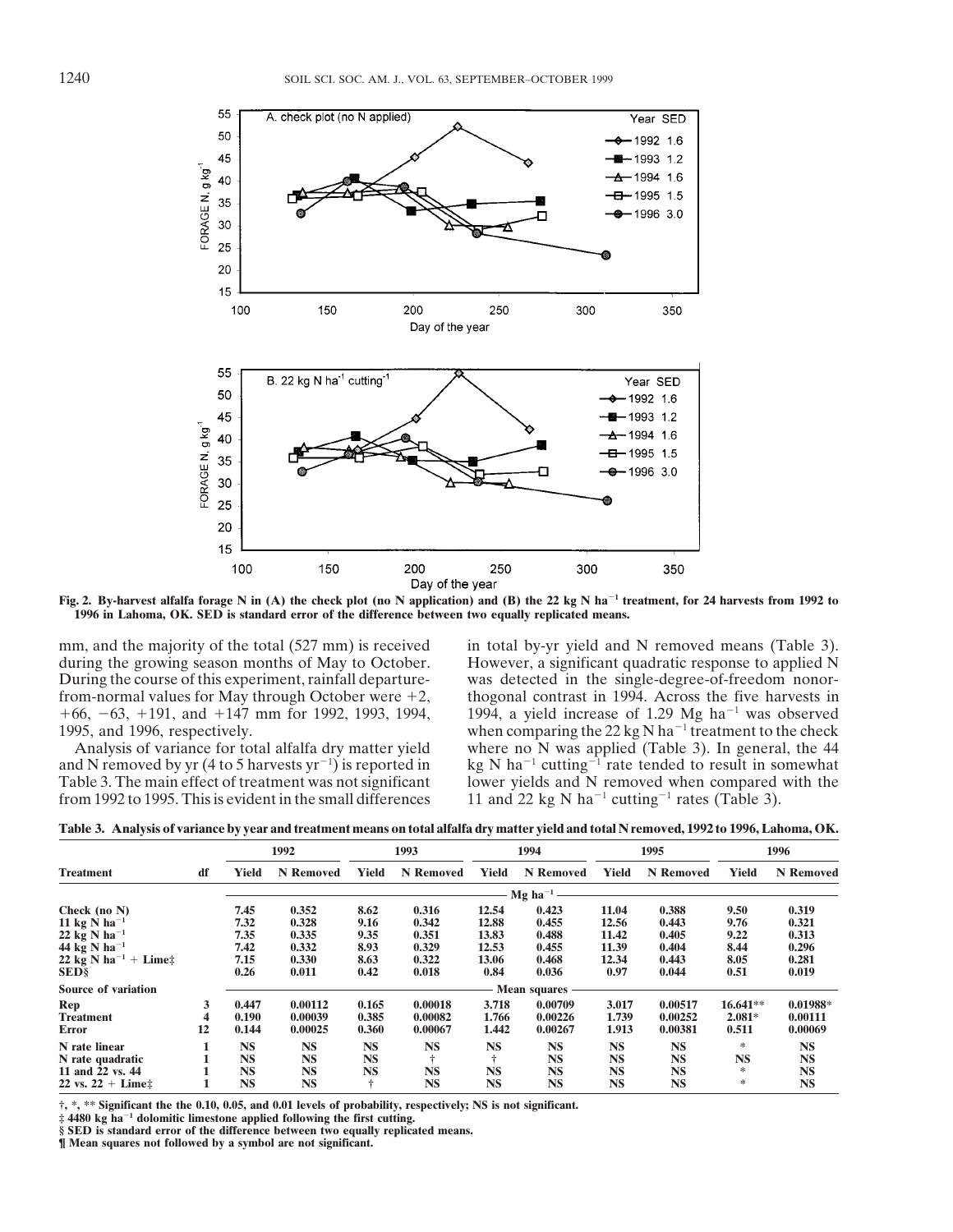**Table 4. Analysis of variance and treatment means on total alfalfa dry matter yield, total N removed, and estimated N use efficiency (NUE), 1992 to 1996, Lahoma, OK.**

| <b>Treatment</b>                   | df | <b>Total N</b><br>applied | Yield     | N Removed          | NUE <sub>2</sub> |  |  |  |
|------------------------------------|----|---------------------------|-----------|--------------------|------------------|--|--|--|
|                                    |    |                           | $\%$      |                    |                  |  |  |  |
| Check, $(no N)$                    |    | 0                         | 49.02     | 1.798              |                  |  |  |  |
| 11 kg N ha <sup>-1</sup>           |    | 0.253                     | 50.48     | 1.845              | 18.6             |  |  |  |
| 22 kg N ha <sup>-1</sup>           |    | 0.506                     | 51.16     | 1.891              | 18.4             |  |  |  |
| 44 $kg \text{ N}$ ha <sup>-1</sup> |    | 1.012                     | 48.72     | 1.817              | 1.9              |  |  |  |
| 22 kg N ha <sup>-1</sup> + Lime‡   |    | 0.506                     | 49.23     | 1.845              | 9.3              |  |  |  |
| <b>SED</b> §                       |    |                           | 2.34      | 0.103              | 12.6             |  |  |  |
| <b>Source of variation</b>         |    |                           |           | <b>Mean square</b> |                  |  |  |  |
| Rep                                | 3  |                           | 41.70*    | $0.0613 +$         | 1620             |  |  |  |
| <b>Treatment</b>                   | 4  |                           | 5.39      | 0.0055             | 2900             |  |  |  |
| Error                              | 12 |                           | 10.92     | 0.0214             | 320              |  |  |  |
| N rate linear                      | 1  |                           | <b>NS</b> | <b>NS</b>          | <b>NS</b>        |  |  |  |
| N rate quadratic                   | 1  |                           | <b>NS</b> | <b>NS</b>          | <b>NS</b>        |  |  |  |
| 11 and 22 vs. 44                   | 1  |                           | <b>NS</b> | <b>NS</b>          | <b>NS</b>        |  |  |  |
| $22 \text{ vs. } 22 + \text{Line}$ | 1  |                           | NS        | NS                 | NS               |  |  |  |

**†, \*, \*\* Significant the the 0.10, 0.05, and 0.01 levels of probability, respectively; NS is not significant.**

 $\ddagger$  4480 kg ha<sup>-1</sup> dolomitic limestone applied following the first cutting. **§ SED is standard error of the difference between two equally replicated means.**

**¶ Mean squares not followed by a symbol are not significant.**

Total yield and N removed were greater in 1994 than in the other 4 yr. Demand for N was therefore expected to be greater during this year. Timely but not excessive rainfall and the lack of excessively high temperatures from July to August presumably contributed to increased yields and a significant N response. In 1996, a significant depression in alfalfa yield was found from applied N. Although soil pH declined significantly from 1992 to 1996, and pH decreased with increasing rates of applied N, soil pH levels remained above the 6.0 that is considered suitable for alfalfa production (Table 1). Soil test P and K declined during the 5-yr period, were not affected by treatment, and remained above 85 and 100% sufficiency at the end of the experiment, respectively (Johnson et al., 1997).

Alfalfa dry matter yield and N removed during the entire 5-yr period are reported in Table 4 along with analysis of variance. Differences in total N removed by year were generally small. Treatment differences for alfalfa protein were very similar to results reported for total N removed (data not reported). When evaluated across the 5-yr period, as would interest alfalfa producers, no significant treatment differences in either yield or N removed were apparent. Estimated N use efficiencies were all  $\leq 18.6\%$  (Table 4).

The application of dolomitic limestone (4480 kg ha<sup>-1</sup>) The application of dolomitic limestone  $(4480 \text{ kg ha}^{-1})$ <br>did not produce a significant response in yield or N<br>removal (Tables 3 and 4). This treatment was evaluated<br>removal (Tables 3 and 4). This treatment was evaluated<br>di based on work by Fenn et al. (1991) that reported in- **standard error of the difference between two equally replicated** creased ammonium absorption with increased Ca supply **means.** even on calcareous soils. Similarly, the initial soil pH was<br>relatively high (7.2) at this site although no significant<br> $(34.128 \text{ N})$  and  $(1.68 \text{ N})$  and  $(34.128 \text{ N})$  and  $(34.128 \text{ N})$  and  $(34.128 \text{ N})$  and  $(34.128$ 



 $(11$  and 22 kg N ha<sup>-1</sup>), and 6 Oct. 1995  $(11$  and 22 kg response was found either by harvest or across years.<br>  $N \text{ ha}^{-1}$ . For these three dates, yield increases (percent-<br>  $\text{Re } N \text{ ha}^{-1}$ ). For these three dates, yield increases (percent-<br>  $\text{Re } N \text{ ha}^{-1}$ ). For these three  $N$  ha<sup> $-1$ </sup>). For these three dates, yield increases (percentage of check yield) ranged from 17 to 26%. These in- **By-Harvest Yield Differences** creases all took place in either the last or second-to-last Significant yield increases as a result of applying N harvest. This was consistent with work by Jenkins and immediately following harvest were detected only on Bottomley (1984) who demonstrated that the number three of the 24 harvest dates (Fig. 1 and Table 2). These of effective nodules in alfalfa plants declined from the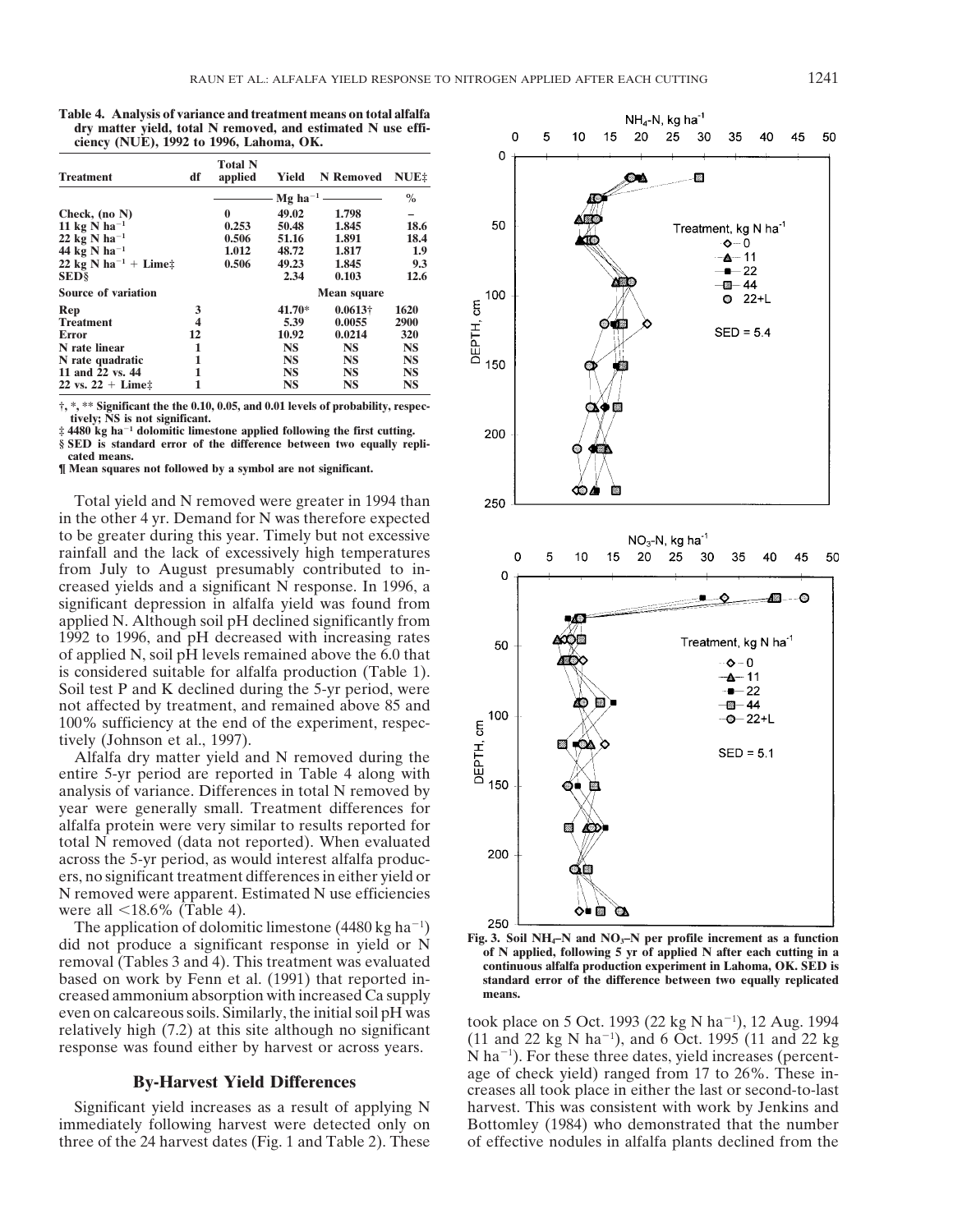first to the third harvest, suggesting the possible need izer N, and no increase in soil profile inorganic N accufor added N later in the season. Response to added mulation was observed, the soil–plant system was fertilizer N observed by Jenkins and Bottomley (1984) apparently able to compensate for the surplus N. If took place in the third and final harvest. For the growing increased subsoil inorganic N accumulation were an inperiods encompassing the three dates where we ob- dicator of increased risk for  $NO<sub>3</sub>–N$  leaching (Westserved significant increases in yield, rainfall received erman et al., 1994), applied fertilizer N in this nonirrisince the previous cutting ranged between 58 and 82 gated alfalfa experiment cannot be considered to mm and was generally evenly distributed across the increase leaching risk. Soil–plant buffering was pro-30- to 40-d growing periods. For some of the growing posed by Johnson and Raun (1995) to explain why limperiods, much higher than normal rainfall ( $> 200$  mm) ited amounts of inorganic N were found in soil profiles was received during relatively short periods of time (Ta- of long-term wheat experiments, even when N rates ble 2). Although single-harvest yield increases in excess exceeded that required for maximum yield. Their work of 0.4 Mg ha<sup>-1</sup> were observed on several dates, treat-<br>documented the fates of inorganic N that can take place ment variability was high, thus reducing the number of before leaching (storage in soil organic matter, removal

of N as  $34-0-0$  (\$190 ton<sup>-1</sup>), and \$2.00 application cost per cutting (23 total applications), applying 11 kg N ha<sup>-1</sup> in alfalfa declined with increasing N fertilization, but following each cutting resulted in a net loss of \$42 ha<sup>-1</sup>. Similarly, applying 22 kg N ha<sup>-1</sup> following each cutting fertilization. Because no increase in soil profile inorwould have resulted in a net loss of \$125 ha<sup>-1</sup> for the ganic N accumulation was observed in this study (Fig. 5-yr period. 3), BNF probably was lower in plots receiving additional

Total forage N in the check plot (no N applied) and<br>
the 22 kg N ha<sup>-1</sup> treatment is reported by harvest and<br>
the 22 kg N ha<sup>-1</sup> treatment is reported by harvest and<br>
year in Fig. 2a and 2b, respectively. Excluding the fi

lowing 5 yr of alfalfa production where N was applied. following each cutting are illustrated in Fig. 3. Surface  $(0-15 \text{ cm}) \text{ NO}_3$ -N levels in plots receiving additional N<br>generally were higher compared with the check. Surface<br> $\frac{2 \text{ N} \cdot \text{N}}{\text{N} \cdot \text{N}}$  and M.B. Bussells, 1006.8: Blumenthal, J.M., and M.P. Russelle. 1996. Subsoil nitrate uptake and<br>NH<sub>4</sub>–N levels were significantly higher where 44 kg N subsoilect dinitrogen fixation by alfalfa. Agron. J. 88:909–915. ha<sup>-1</sup> had been applied following each harvest, but no<br>differences were detected when compared with the C.A. Black et al. (ed.) Methods of soil analysis. Part 2. Agron. differences were detected when compared with the C.A. Black et al. (ed.) Methods obeck for the lower N rates. No significant differences Monogr. 9. ASA, Madison, WI. check for the lower N rates. No significant differences<br>among treatments were found for  $NH_4$ -N or  $NO_3$ -N at<br>depths >15 cm. Although there were significant treat-<br>depths >15 cm. Although there were significant treat-<br>dep depths >15 cm. Although there were significant treat-<br>ment differences in surface NH<sub>4</sub>-N and NO<sub>3</sub>-N, neither Daliparthy, J., S.J. Herbert, L.J. Moffitt, and P.L.M. Veneman. 1995. ment differences in surface  $NH_4-N$  and  $NO_3-N$ , neither exceeded 50 kg ha<sup> $-1$ </sup>, which indicates that these amounts were apparently residual from the last 1 to 2 yr.<br>Daliparthy, J., S.J. Herbert, and P.L.M. Veneman. 1994. Dairy manure

exceeded 1.0 Mg N ha<sup>-1</sup>, for the 44 kg N ha<sup>-1</sup> cutting<sup>-1</sup> mitrate fertilization. Agron. J. 77:57–62. Feigenbaum, S., and A. Hadas. 1980. Utilization of fertilizer nitrogen– treatment (Table 4). Because total alfalfa forage N re- nitrogen-15 by field-grown alfalfa. Soil Sci. Soc. Am. J. 44: moved was similar in plots with or without added fertil- 1006–1010.

significant responses (Fig. 1). by increased plant uptake and gaseous N loss from soil Using \$0.11 kg<sup>-1</sup> of alfalfa (\$100 ton<sup>-1</sup>), \$0.62 kg<sup>-1</sup> and plants) and that buffer against accumulation of soil profile inorganic N. Lamb et al. (1995) found that BNF . that BNF was not reduced to zero, even with high N fertilizer N, especially since total N removed was similar **Total Forage Nitrogen** for fertilized and unfertilized plots. Increased total N<br>in the surface (0–15 cm) horizon was evident at the 44

**Soil Profile Inorganic Nitrogen Accumulation** in alfalfa. We speculate that the potential benefits of applying low N rates in alfalfa will take place in later Soil profile accumulations of  $NH_4-N$  and  $NO_3-N$  fol-<br>wing 5 yr of alfalfa production where N was applied potential and good water management.

- 
- 
- 
- Herbage production, weed occurrence, and economic risk from dairy manure applications to alfalfa. J. Prod. Agric. 8:495-501.
- applications to alfalfa: Crop response, soil nitrate, and nitrate in
- **DISCUSSION AND CONCLUSIONS** Eardly, B.D., D.B. Hannaway, and P.J. Bottomley. 1985. Nitrogen For this 5-yr study, total fertilizer N applied to alfalfa nutrition and yield of seedling alfalfa as affected by ammonium numerical nutrition. Agron. J. 77:57–62.
	-